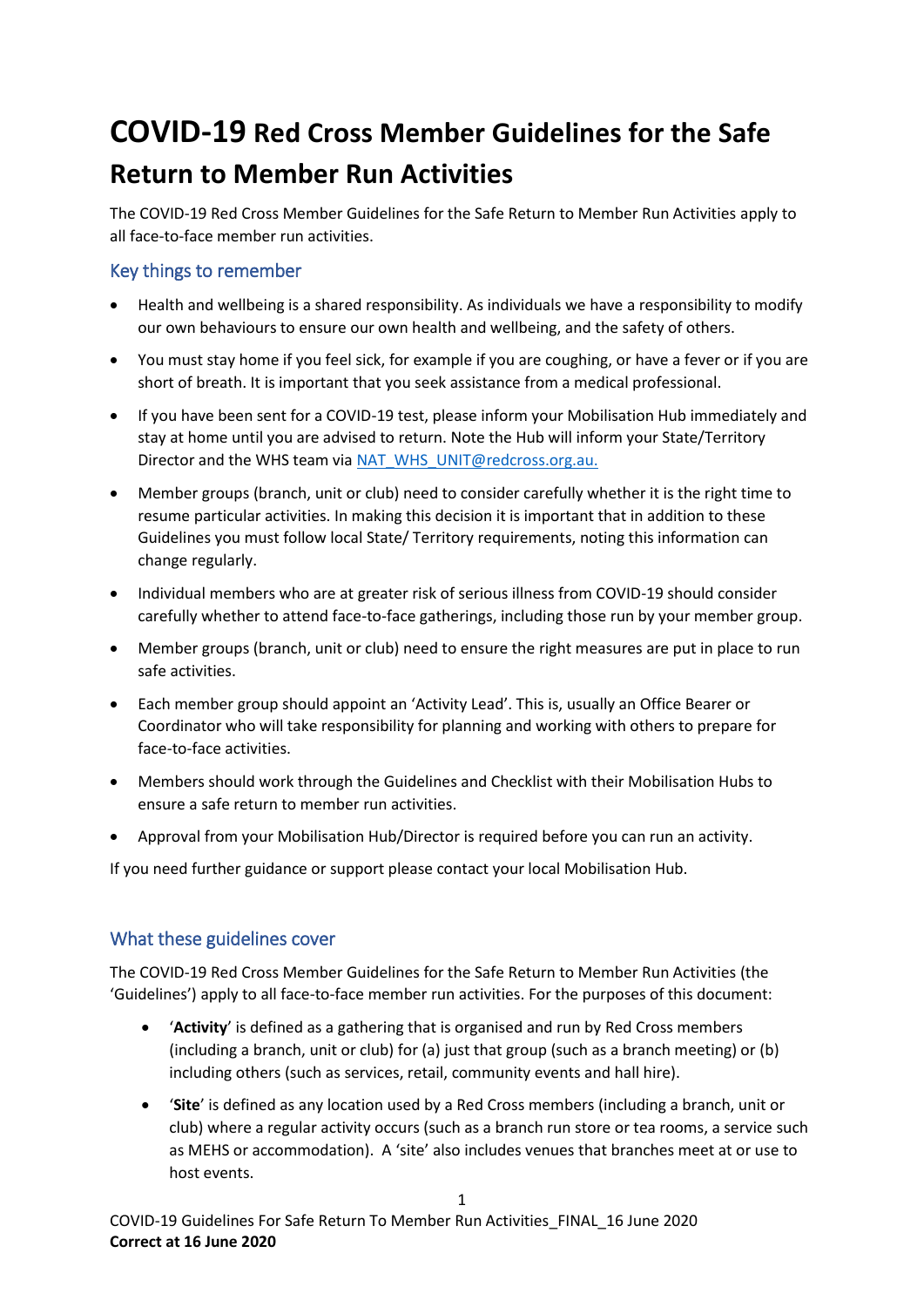The COVID-19 Member Site and Activity Readiness Checklist (the 'Checklist') supports the implementation of these Guidelines.

You can find out more by visiting:

www.redcross.org.au/get-involved/connect/membership/membership-resources

or getting in touch with your State or Territory Mobilisation Hub:

| <b>Mobilisation Hub</b>                | <b>Email</b>                             | Phone        |
|----------------------------------------|------------------------------------------|--------------|
| New South Wales                        | Members: nswmembership@redcross.org.au   | 1800 833 489 |
|                                        | Volunteers: nswvolunteer@redcross.org.au |              |
| <b>Australian Capital</b><br>Territory | Members: actmembership@redcross.org.au   | 1800 833 489 |
|                                        |                                          |              |
| Victoria                               | vicvolunteer@redcross.org.au             | 1800 833 489 |
| Queensland                             | QLDVOLUNTEER@redcross.org.au             | 1800 833 489 |
| South Australia                        | savolunteer@redcross.org.au              | 1800 833 489 |
| Tasmania                               | tasvolunteer@redcross.org.au             | 1800 833 489 |
| Western Australia                      | wavolunteer@redcross.org.au              | 1800 833 489 |
| <b>Northern Territory</b>              | NT VOL@redcross.org.au                   | 1800 833 489 |

## Appointing an 'Activity Lead' to ensure the Guidelines are followed

#### *The member group (branch, unit or club) has a responsibility to comply with these Guidelines if they decide to resume activities and services, when it is possible to do so.*

A member, usually an Office Bearer or Coordinator must be appointed 'Activity Lead' by the group and take responsibility for:

- ensuring the member activity being planned is compliant with the Guidelines and
- working with other members to prepare the site for the safe return of their members, volunteers and community members

Before any member activity can go ahead, the Activity Lead MUST:

- 1. Review and understand these Guidelines
- 2. Complete the Checklist\* and send it to your Mobilisation Hub **at least one week prior** to the proposed activity – see contact details below.
- 3. Receive approval from your Mobilisation Hub it is important that no member activity commences until it has been approved.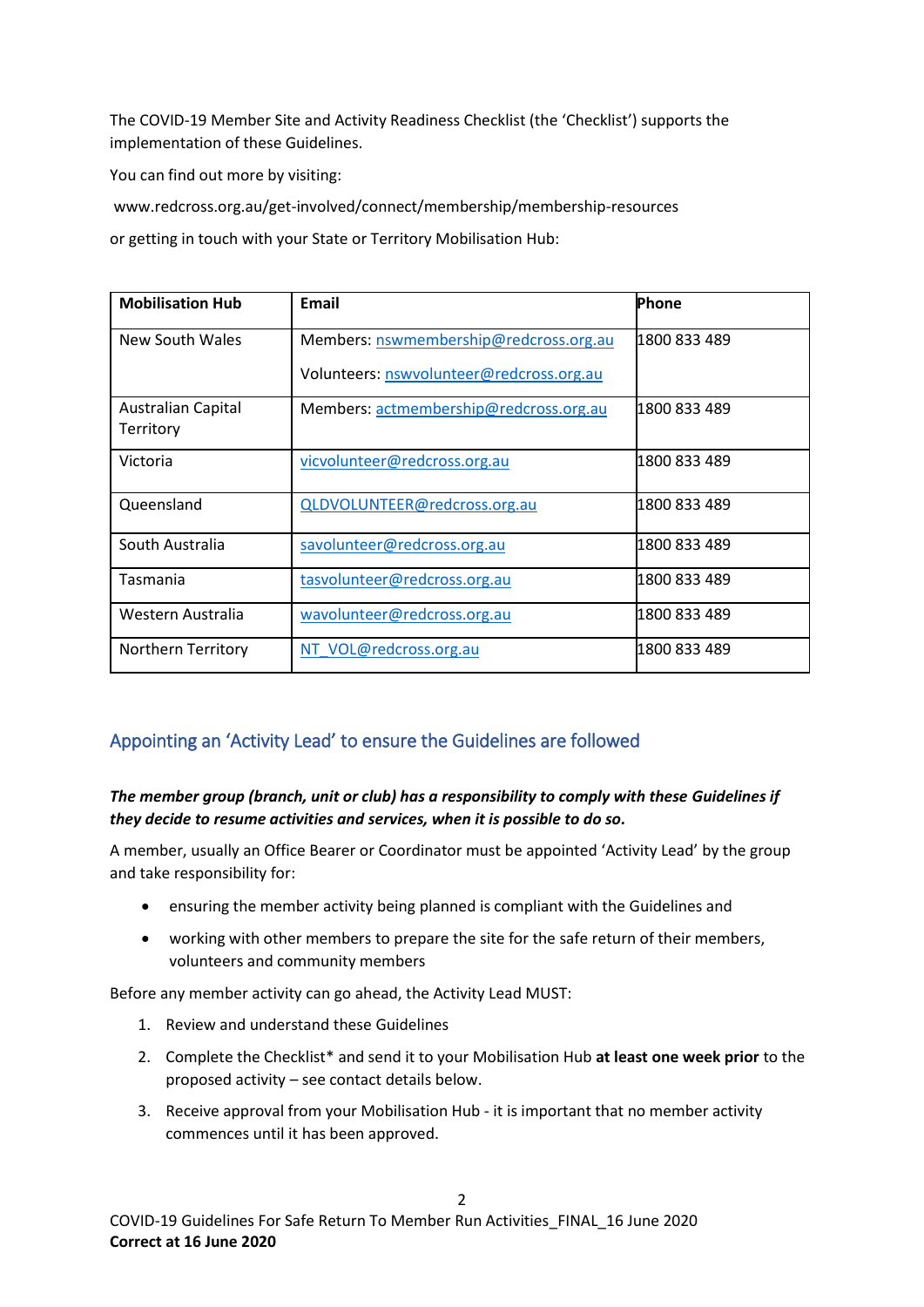\* For every different type of member activity, you will need to review and comply with the Guidelines and complete a Checklist. There are different checklists covering different types of activity.

Please ensure all members, and anyone else involved in any member activity is across the Guidelines.

If you have any questions about these Guidelines, the Checklist or the role of Activity Lead, please contact your State/ Territory Mobilisation Hub in the first instance.

# Reconsidering your involvement if you are vulnerable to serious illness

#### *Members and others (clients, customers and community members) who are vulnerable to serious illness from COVID-19 need consider their involvement in all activities carefully.*

In most cases people who are vulnerable will be the last to return to face-to-face activities if that is what is best for them. Red Cross recommends that people who are most vulnerable should continue physical distancing. Members who are in a vulnerable group can work with their branch, unit or club and Hub to stay connected in different ways.

People who are, or are more likely to be at higher risk of serious illness if they get the virus are:

- people aged 70 years and over, people aged 65 years and over with chronic medical conditions,
- people living in aged care facilities
- Aboriginal and Torres Strait Islander peoples, and people in remote communities
- people with weakened immune systems
- people with diagnosed chronic medical conditions (such as high blood pressure, heart and lung conditions, chronic respiratory disease, kidney disease and diabetes)
- pregnant women do not appear to be more at risk of developing serious COVID-19 symptoms than the rest of the general population, although pregnant women are at serious risk from other respiratory illnesses, such as the flu. All pregnant women should practise social distancing, good hand and cough or sneeze hygiene, and get their free flu vaccination.

## Accessing local information

It is important that in addition to these Guidelines you check your local State/ Territory requirements, noting this information can change regularly. See links to this information below.

| New South Wales                 | https://www.nsw.gov.au/covid-19                                                 |
|---------------------------------|---------------------------------------------------------------------------------|
| Australian Capital<br>Territory | https://www.covid19.act.gov.au/                                                 |
| Victoria                        | https://www.dhhs.vic.gov.au/victorias-restriction-levels-covid-19               |
| Queensland                      | https://www.qld.gov.au/health/conditions/health-alerts/coronavirus-<br>covid-19 |
| South Australia                 | https://www.covid-19.sa.gov.au/                                                 |
| Tasmania                        | https://coronavirus.tas.gov.au/                                                 |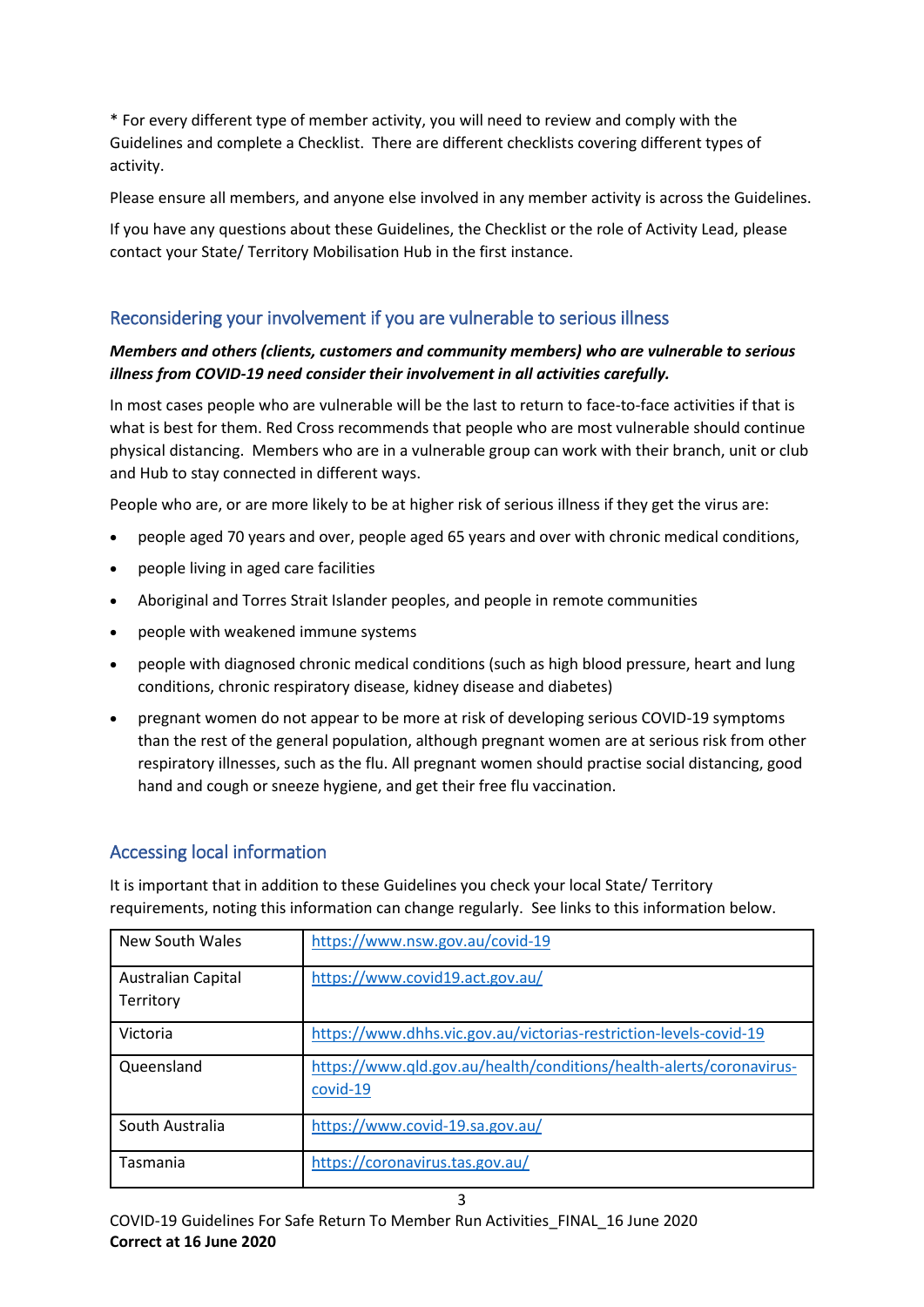| Western Australia  | https://www.wa.gov.au/government/covid-19-coronavirus |
|--------------------|-------------------------------------------------------|
| Northern Territory | https://coronavirus.nt.gov.au/                        |

# How to run a member activity safely if you decide to do so

Below is a list of member run activities that may be able to recommence if necessary safety measures are in place. Included against each activity are some requirements before the activity can go ahead.

**The Activity Lead is responsible for coordinating all necessary actions** prior to the member activity commencing, including completing and submitting the Checklist to your Mobilisation Hub.

For each activity you will need to review these Guidelines and complete a Checklist. Completion, submission and sign off of the Checklist by the Mobilisation Hub is compulsory before any member activity can be undertaken.

You need only complete the Checklist once for an activity, unless something changes, including the location (eg change the place where you are having your member meeting).

Please ensure you check in with your Mobilisation Hub who will provide advice and support, and obtain Hub/ Director sign off.

| <b>Activity</b>                   | <b>Requirements</b>                                                                                                                                                                                                               |
|-----------------------------------|-----------------------------------------------------------------------------------------------------------------------------------------------------------------------------------------------------------------------------------|
| A. General<br>This applies to ALL | The following apply to ALL in person member activities irrespective and what and<br>where they are.                                                                                                                               |
| member activities                 | Activity Lead has been appointed<br>$\checkmark$                                                                                                                                                                                  |
|                                   | Make sure all members, and anyone else involved in any activity is across the<br>$\checkmark$<br>Guidelines. Please email a copy of the Guidelines to everyone in your branch,<br>or talk through it with members over the phone. |
|                                   | Ensure the activity complies with your local state or territory requirements.<br>$\checkmark$<br>Please check in with your Mobilisation Hub if you need support to access this<br>information.                                    |
|                                   | Communicate to all Red Cross people to stay home if you feel sick, if you are<br>$\checkmark$<br>coughing, have shortness of breath or a fever.                                                                                   |
|                                   | Do not hold activities in the one room for more than two hours.<br>$\checkmark$                                                                                                                                                   |
|                                   | Practice verbal greetings only and avoid physical contact with others.<br>✓                                                                                                                                                       |
|                                   | Try not to touch surfaces touched by several peoples (e.g. tables, light<br>$\checkmark$<br>switches, toilet doors). If you do, try to use a paper towel/tissue, and discard it<br>in a bin, and/or wash your hands afterwards.   |
|                                   | $\checkmark$ Where it is safe for you to do so, use the stairs rather than the lifts. If you use<br>the handrail, clean your hands after exiting the stair well.                                                                  |
|                                   | Open windows as much as possible to allow regular fresh air through the<br>$\checkmark$<br>meeting space.                                                                                                                         |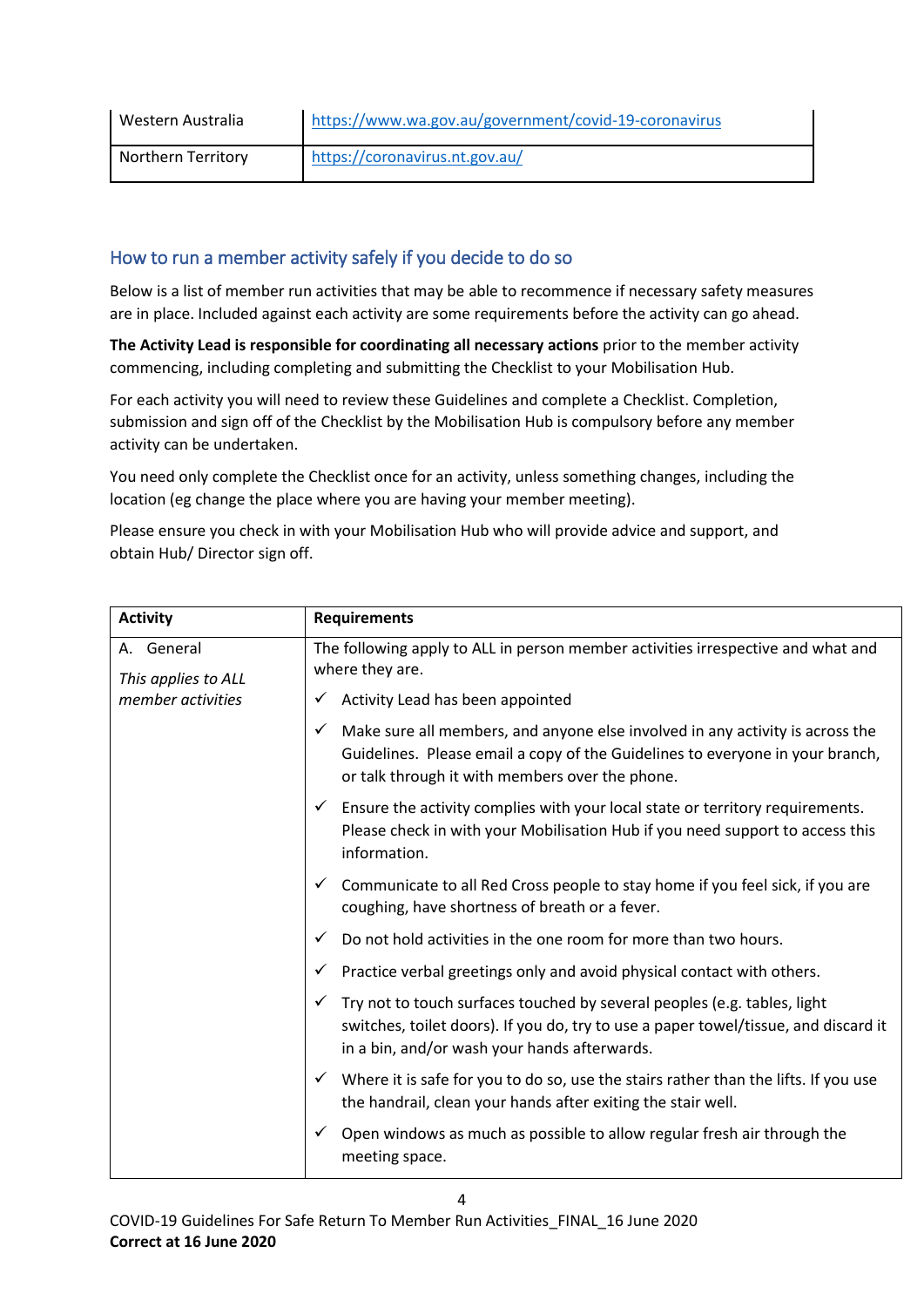|                                          | Where possible, avoid travelling on public transport; if you do travel on public<br>✓<br>transport avoid touching your eyes, nose and mouth and wash your hands as<br>soon as possible after the trip.                                                                                                    |
|------------------------------------------|-----------------------------------------------------------------------------------------------------------------------------------------------------------------------------------------------------------------------------------------------------------------------------------------------------------|
|                                          | Keep a pen with you in order to avoid having to use a shared pen.<br>✓                                                                                                                                                                                                                                    |
|                                          | Respect sneezing and coughing etiquette e.g. sneeze or cough into your elbow<br>✓<br>or a tissue, dispose of the tissue in a rubbish bin and wash your hands<br>immediately after,                                                                                                                        |
|                                          | Wash your hands regularly with water and soap or a hand sanitizer and use<br>paper towels if available.                                                                                                                                                                                                   |
|                                          | Ensure that comprehensive cleaning takes place, and is done safely by<br>✓<br>members/volunteers or by a professional cleaner. This includes:                                                                                                                                                             |
|                                          | Ensure any areas frequented by members or others (e.g. visitors to your<br>premises) are cleaned at least daily with detergent or disinfectant.                                                                                                                                                           |
|                                          | Instruct members/volunteers to wear gloves when performing cleaning<br>$\overline{\phantom{a}}$<br>duties and wash their hands thoroughly with soap or use an alcohol-based<br>hand sanitiser before and after wearing gloves.                                                                            |
|                                          | Clean frequently touched areas and surfaces regularly with a detergent or<br>$\qquad \qquad \blacksquare$<br>disinfectant solution or wipe. This includes elevator buttons, handrails,<br>tables, counter tops, door knobs, fridge doors, sinks, sink taps, photocopiers<br>and microwave ovens.          |
|                                          | If your branch/ unit is involved in any activities that require food handling,<br>$\checkmark$<br>please practice good hygiene and food handling techniques. Further<br>information is available here.                                                                                                    |
|                                          | $\checkmark$ Promote the benefits and encourage the downloading of the COVID SAFE app                                                                                                                                                                                                                     |
|                                          | If someone becomes ill with suspected COVID-19 after any member activity,<br>✓<br>inform your Mobilisation Hub and/ or email the WHS team via<br>NAT WHS UNIT@redcross.org.au.                                                                                                                            |
| <b>B.</b> Physical Distancing            | Ensure physical distancing parameters are adhered to and the number of people                                                                                                                                                                                                                             |
| This applies to ALL<br>member activities | on site are kept to a minimum. Further information and resources are available<br>here:                                                                                                                                                                                                                   |
|                                          | Arrange the space, including placing markings on the floor, to ensure physical<br>✓<br>distancing measures are adhered to. Four square metres of space per person<br>and maintaining a physical distance of at least 1.5 metres from others                                                               |
|                                          | Tables and chairs have been moved apart to comply with physical distancing<br>✓<br>requirements.                                                                                                                                                                                                          |
|                                          | The maximum number of people who can be at the activity (based on the size<br>✓<br>of the venue or site) needs to be determined. (Determine how many square<br>metres the space is, and then divide by the allowed space per person.) A venue<br>you are hiring should provide you with this information. |
|                                          | If you hold an activity at a location that is run by someone else, such as a<br>✓<br>church building or community centre, please contact them prior to find out                                                                                                                                           |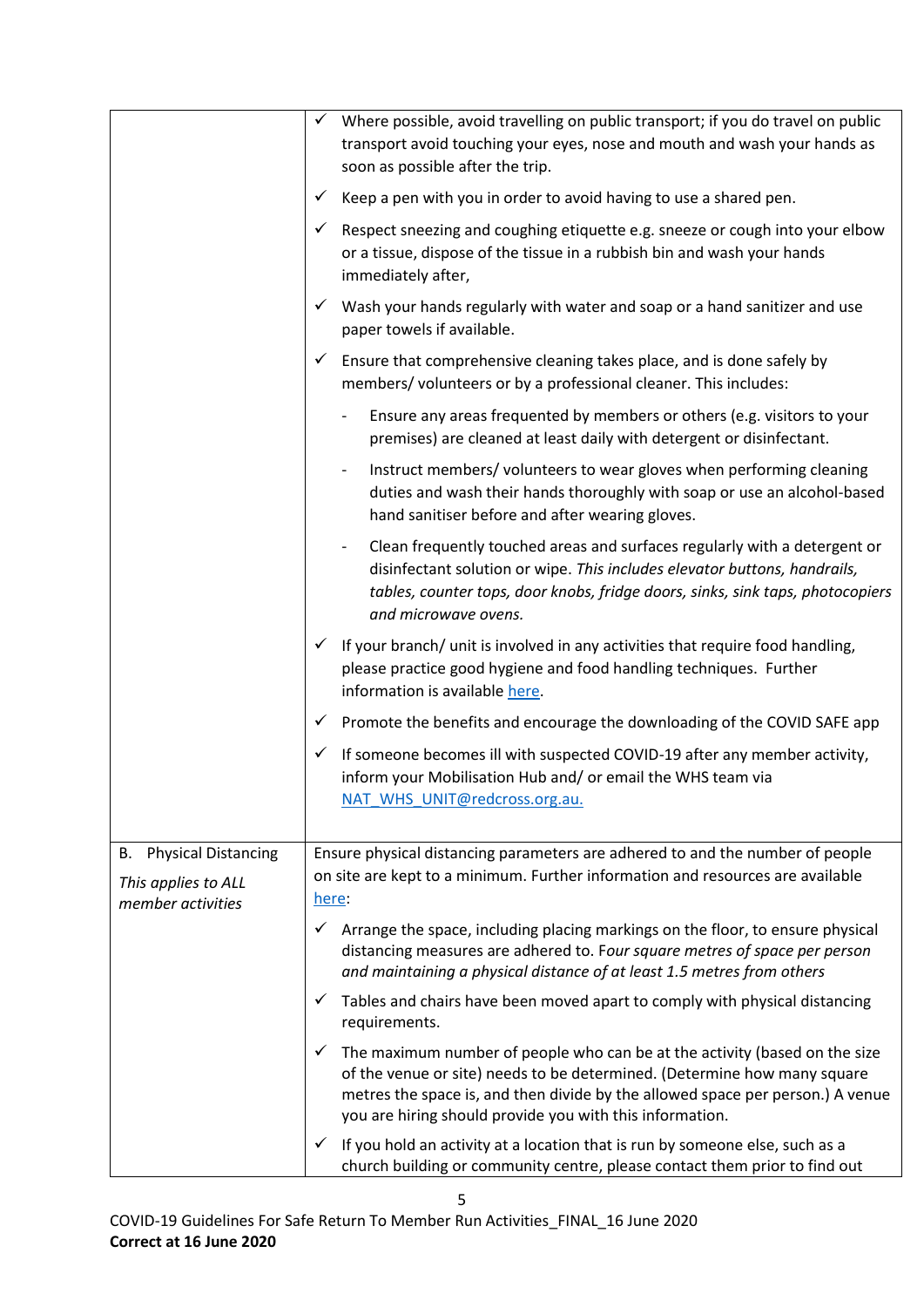|                                                                            | about the measurers they have in place for physical distancing. This will help<br>you make a decision on whether the space is suitable for your activity                                                                                 |
|----------------------------------------------------------------------------|------------------------------------------------------------------------------------------------------------------------------------------------------------------------------------------------------------------------------------------|
|                                                                            | A person (Activity Lead or someone else) needs to be nominated to be<br>$\checkmark$<br>responsible for ensuring:                                                                                                                        |
|                                                                            | no more than the maximum allowed number of people are in the space<br>$\circ$<br>at any time                                                                                                                                             |
|                                                                            | everyone is occupying 4m <sup>2</sup> of space per person, and<br>$\circ$                                                                                                                                                                |
|                                                                            | keeping everyone the required 1.5 metres distance apart in accordance<br>$\circ$<br>with the latest government requirements.                                                                                                             |
| C. Member group<br>meetings                                                | Hold meetings via Teleconference, Skype/Zoom rather than gathering in<br>✓<br>meeting rooms. This is particularly important if any of your members are at<br>greater risk of serious illness due to COVID-19.                            |
| This applies to any<br>meeting organised by the<br>branch, unit or club.   | Your Mobilisation Hub can provide advice on how to meet virtually. You can find<br>information about technology and ways to connect on our website.                                                                                      |
|                                                                            | If you must hold a face to face meeting:                                                                                                                                                                                                 |
|                                                                            | All requirements from section A. General and B. Physical Distancing apply<br>✓<br>here.                                                                                                                                                  |
|                                                                            | Consider having the meeting outdoors.<br>✓                                                                                                                                                                                               |
|                                                                            | Limit the number of people that are physically attending the meeting to a<br>$\checkmark$<br>minimum to ensure physical distancing parameters are adhered to.                                                                            |
|                                                                            | Ensure all meetings attendees' names are recorded in an attendance register<br>✓<br>for future tracing purposes. This attendee list needs to be kept for 1 month.                                                                        |
|                                                                            | Do not hold meetings in the one room for more than two hours.<br>$\checkmark$                                                                                                                                                            |
|                                                                            | If you are holding a meeting at a location that is run by someone else, such as<br>✓                                                                                                                                                     |
|                                                                            | at a church building or community centre, please contact them prior to find out<br>about the measures they have in place for physical distancing and sanitising.<br>This will help you make a decision on whether the space is suitable. |
|                                                                            |                                                                                                                                                                                                                                          |
| D. Venue Hire<br>Where member groups                                       | All requirements from section A. General and B. Physical Distancing apply<br>✓<br>here.                                                                                                                                                  |
| manage a building or<br>venue and hire it out for<br>community activities. | Ensure hand water and soap, and/or sanitiser and cleaning wipes are available.<br>✓                                                                                                                                                      |
|                                                                            | ✓<br>Calculate and advise on maximum occupancy for the space and display this<br>information clearly.                                                                                                                                    |
|                                                                            | Arrange the space, including by marking it up, to ensure physical distancing<br>$\checkmark$<br>measures are adhered to.                                                                                                                 |
|                                                                            | Include signage to ensure physical distancing measures are adhered to<br>✓                                                                                                                                                               |
|                                                                            | Consider how you can provide venue access without needing to see anyone<br>V                                                                                                                                                             |
|                                                                            | Organise for the venue to be given a comprehensive clean after each use.<br>✓<br>Consider using a professional cleaner and increasing your hire charges.                                                                                 |
|                                                                            |                                                                                                                                                                                                                                          |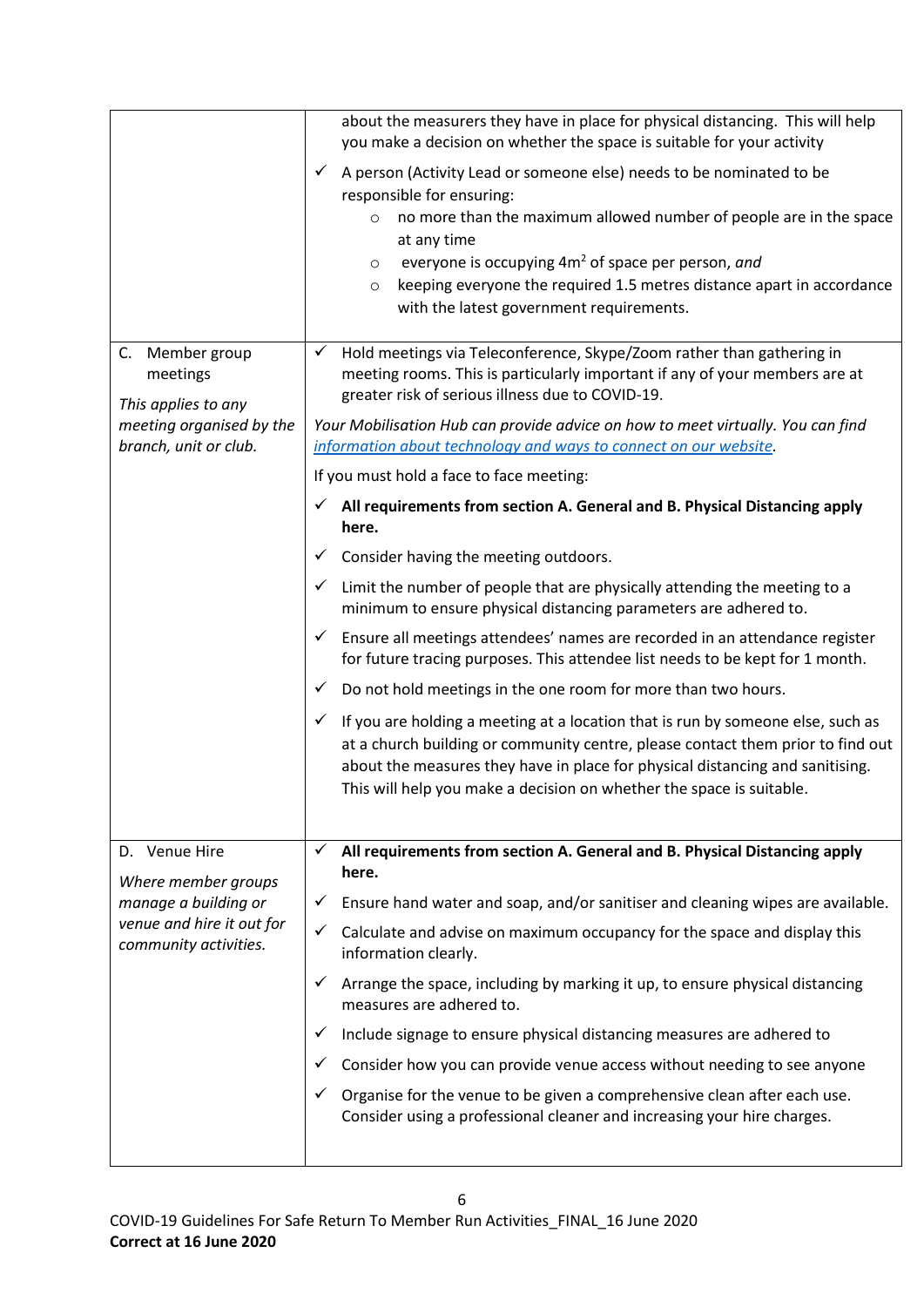| E. Events<br>An event is a more formal<br>or organised activity eg a<br>soup and sandwich<br>community lunch. It may<br>include a fundraising<br>component. | We recommend you do not organise and hold community events at this time.<br>There is a risk that people attending your event might carry COVID-19 without<br>realising it, and others may be exposed to COVID-19                                                                                                                            |
|-------------------------------------------------------------------------------------------------------------------------------------------------------------|---------------------------------------------------------------------------------------------------------------------------------------------------------------------------------------------------------------------------------------------------------------------------------------------------------------------------------------------|
|                                                                                                                                                             | If you do want to hold a face to face event:                                                                                                                                                                                                                                                                                                |
|                                                                                                                                                             | All requirements from section A. General and B. Physical Distancing apply<br>✓<br>here.                                                                                                                                                                                                                                                     |
|                                                                                                                                                             | Before the event                                                                                                                                                                                                                                                                                                                            |
|                                                                                                                                                             | Check the advice from your state or territory government and ensure you<br>follow this advice.                                                                                                                                                                                                                                              |
|                                                                                                                                                             | Consider having the event outdoors.<br>✓                                                                                                                                                                                                                                                                                                    |
|                                                                                                                                                             | Set a clear time limit on the event to minimise exposure.<br>✓                                                                                                                                                                                                                                                                              |
|                                                                                                                                                             | Limit the number of people that are physically attending the event to a<br>✓<br>minimum to ensure physical distancing parameters are adhered to.                                                                                                                                                                                            |
|                                                                                                                                                             | If you are holding a meeting at a location that is run by someone else, such as<br>$\checkmark$<br>at a church building or community centre, please contact them prior to find out<br>about the measures they have in place for physical distancing and sanitising.<br>This will help you make a decision on whether the space is suitable. |
|                                                                                                                                                             | Arrange the space, including by marking it up, to ensure physical distancing<br>✓<br>measures are adhered to.                                                                                                                                                                                                                               |
|                                                                                                                                                             | Include signage to ensure physical distancing measures are adhered to.<br>✓                                                                                                                                                                                                                                                                 |
|                                                                                                                                                             | Advise participants in advance that if they have any symptoms or feel unwell,<br>✓<br>they should not attend.                                                                                                                                                                                                                               |
|                                                                                                                                                             | $\checkmark$ Pre-order sufficient supplies and materials, including tissues and hand sanitizer<br>for all participants. Place these in appropriate locations around the space.                                                                                                                                                              |
|                                                                                                                                                             | For further information on preventative measures in regards to public gatherings<br>please view the current advice from the Department of Health.                                                                                                                                                                                           |
|                                                                                                                                                             | During the event                                                                                                                                                                                                                                                                                                                            |
|                                                                                                                                                             | Ensure all event attendees' names, phone and email contact details are<br>$\checkmark$<br>recorded in an attendance register for future tracing purposes. This attendee<br>list needs to be kept for one month.                                                                                                                             |
|                                                                                                                                                             | Advise participants as they arrive (through signage) that if they have any<br>$\checkmark$<br>symptoms or feel unwell, they should not attend.                                                                                                                                                                                              |
|                                                                                                                                                             | Ask people to use the hand sanitizer as they come in.<br>✓                                                                                                                                                                                                                                                                                  |
|                                                                                                                                                             | Provide information or a briefing, preferably both in writing and as a run<br>through at the start of the event, on COVID-19 and the measures that you as<br>the organisers are taking to make this event safe for participants. This should<br>include:                                                                                    |
|                                                                                                                                                             | ways to say hello without touching and maintain physical distance<br>$\circ$                                                                                                                                                                                                                                                                |
|                                                                                                                                                             | display water and soap or hand sanitizers prominently around the<br>O<br>venue,                                                                                                                                                                                                                                                             |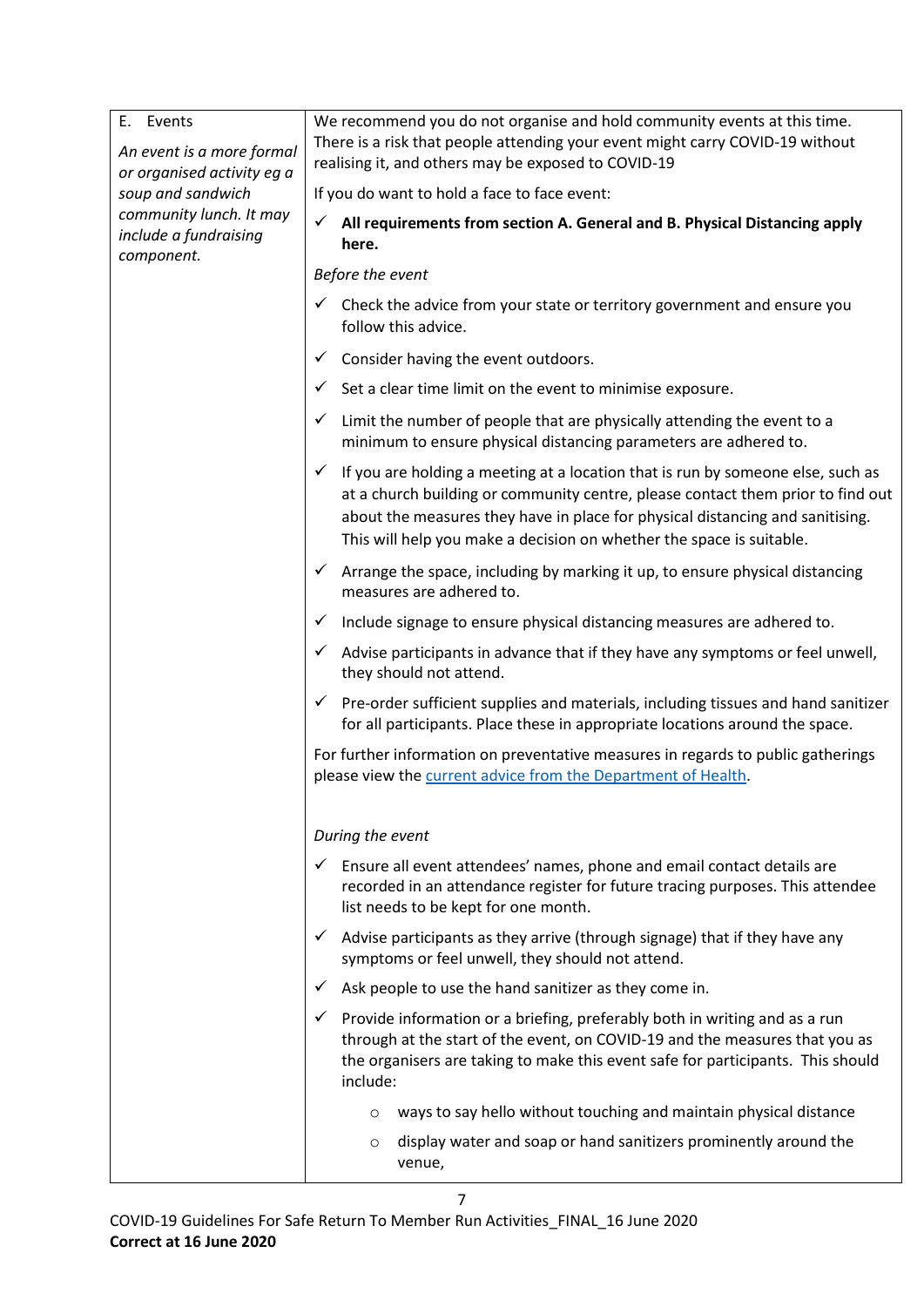|                                                                                                                   | encourage regular hand-washing or use of a hand sanitizer by all<br>$\circ$<br>participants at the meeting or event,                                                                                                                                                                                                                                                           |  |
|-------------------------------------------------------------------------------------------------------------------|--------------------------------------------------------------------------------------------------------------------------------------------------------------------------------------------------------------------------------------------------------------------------------------------------------------------------------------------------------------------------------|--|
|                                                                                                                   | encourage participants to cover their face with the bend of their elbow<br>$\circ$<br>or a tissue if they cough or sneeze, supply tissues and closed bins for<br>disposal,                                                                                                                                                                                                     |  |
|                                                                                                                   | arrange seats so that participants are at least 1.5 metres apart<br>$\circ$<br>wherever possible,                                                                                                                                                                                                                                                                              |  |
|                                                                                                                   | provide contact details of WHS team members that participants can<br>$\circ$<br>call for advice or to give information,                                                                                                                                                                                                                                                        |  |
|                                                                                                                   | make sure that same measures are applied during breaks,<br>O                                                                                                                                                                                                                                                                                                                   |  |
|                                                                                                                   | open windows and doors whenever possible to make sure the venue is<br>$\circ$<br>well ventilated,                                                                                                                                                                                                                                                                              |  |
|                                                                                                                   | thank all participants for their cooperation with the provisions in place.<br>$\circ$                                                                                                                                                                                                                                                                                          |  |
|                                                                                                                   | After the event                                                                                                                                                                                                                                                                                                                                                                |  |
|                                                                                                                   | Retain the names and contact details of all participants for at least one month.<br>$\checkmark$<br>[This will help public health authorities trace people who may have been<br>exposed to COVID-19 if one or more participants become ill within 48 hours<br>after the event.]                                                                                                |  |
|                                                                                                                   | If someone at the event becomes ill with suspected COVID-19 the Activity Lead<br>$\checkmark$<br>should inform their relevant Mobilisation Hub and/ or email the WHS team via<br>NAT_WHS_UNIT@redcross.org.au.                                                                                                                                                                 |  |
| Member Run:<br>F.                                                                                                 | All requirements from section A. General and B. Physical Distancing apply<br>$\checkmark$                                                                                                                                                                                                                                                                                      |  |
| Shops<br>٠                                                                                                        | here.                                                                                                                                                                                                                                                                                                                                                                          |  |
| Tea Rooms<br>٠                                                                                                    | Develop a roster to identify who will be onsite or participating in the activity.<br>$\checkmark$                                                                                                                                                                                                                                                                              |  |
| Services*<br>٠<br>*This includes Mobility<br><b>Equipment Hire and</b><br><b>Accommodation Services</b><br>in QLD | [The roster will enable you to stagger members and volunteers returning to the<br>site/store, ensuring that not all members and volunteers be onsite at the same<br>time and you are meeting social distancing measures.]                                                                                                                                                      |  |
|                                                                                                                   | ✓<br>Ensure all areas have signs advising on social distancing measures.                                                                                                                                                                                                                                                                                                       |  |
|                                                                                                                   | $\checkmark$<br>Ensure each shift a person assumes responsibility for making sure no more<br>than the maximum allowed number of people are in the space at any time.<br>This person must also ensure everyone is occupying $4m2$ of space per person,<br>and keeping everyone the required 1.5 metres distance apart in accordance<br>with the latest government requirements. |  |
|                                                                                                                   | Where practical, identify areas that do not provide physical distancing (a<br>✓<br>distance of 1.5 metres between people) and place signs to advise not to use<br>that work area.                                                                                                                                                                                              |  |
|                                                                                                                   | Develop an onsite sign in/out register (name and number) to identify members<br>✓<br>and volunteers on site each day. This will assist in the event that someone<br>suddenly develops symptoms or returns a positive case of COVID-19. The list<br>for each day should be kept for at least one month.                                                                         |  |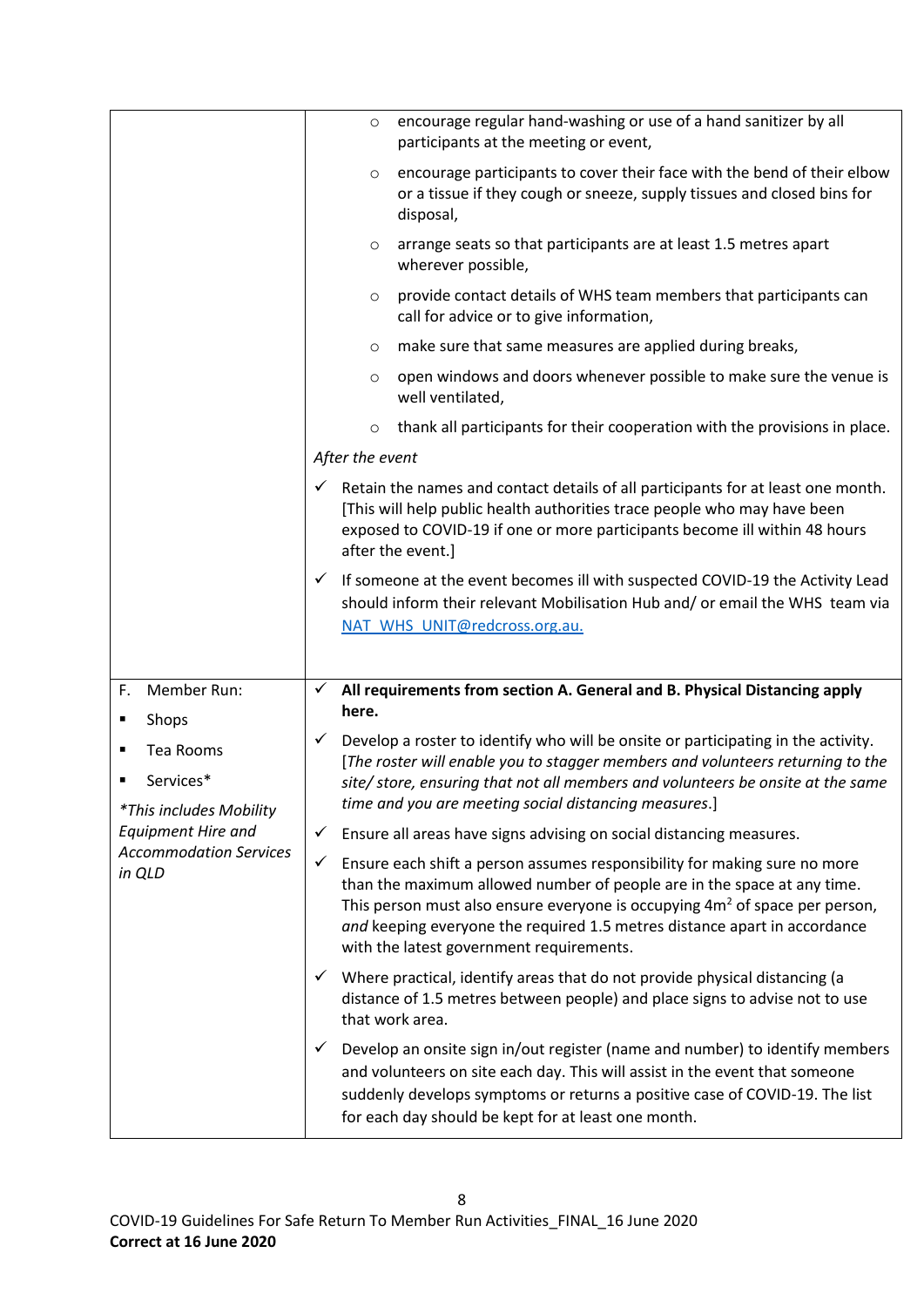| Ensure hand water and soap, and/or sanitiser and cleaning wipes are available<br>$\checkmark$                                                                                                                                                                             |
|---------------------------------------------------------------------------------------------------------------------------------------------------------------------------------------------------------------------------------------------------------------------------|
| for members, volunteers and customers to use for hands, surfaces, phones,<br>printers, payment equipment, bathrooms and food consumption areas.                                                                                                                           |
| Instruct members/volunteers to clean personal property that they bring in,<br>✓<br>such as sunglasses and mobile phones with disinfectant (eg disinfectant wipes<br>or spray).                                                                                            |
| Identify if split shifts e.g. day vs afternoon, is an option and consult the team<br>$\checkmark$<br>members to determine opportunities. This means spending less time on site.                                                                                           |
| Mark up all areas where customer transactions / engagement takes place (such<br>✓<br>as the front of the payment and change room areas) to ensure customers keep<br>their distance and can better maintain physical distance when queuing.                                |
| Do not share work or electronic equipment e.g. phones, computers, pricing<br>$\checkmark$<br>guns, steamers, etc. where possible.                                                                                                                                         |
| Ensure members and volunteers maintain clean and uncluttered work areas to<br>$\checkmark$<br>allow easier wiping of surfaces and equipment.                                                                                                                              |
| Select rooms where meals are to be had (large enough, easy to ventilate and<br>$\checkmark$<br>clean) and put a sign on the entrance with the maximum number of people<br>authorised in the room.                                                                         |
| In addition to the full list above, the following applies specifically to processing<br>donations at Member Shops:                                                                                                                                                        |
| $\checkmark$ Wear gloves when accepting donations. If that is not possible, wash hands<br>thoroughly after accepting, and put donations in the backrooms in a<br>designated location for quarantine. Please label this area so it is identifiable to<br>all team members. |
| $\checkmark$ Avoid touching your eyes, mouth and nose while processing the donations                                                                                                                                                                                      |
| $\angle$ Do not shake the clothes                                                                                                                                                                                                                                         |
| Dispose of the bags / container that the clothes were donated in                                                                                                                                                                                                          |
| Label each donation with the day/ date/time and the name of person that<br>✓<br>accepted donation                                                                                                                                                                         |
| Donations must be left untouched for 3 days/72 hours. After this period and<br>✓<br>wearing gloves, donations can be sorted and managed as normal.                                                                                                                        |
| Please speak with your Mobilisation Hub about any challenges with<br>quarantining and processing donations.                                                                                                                                                               |
| In addition to the full list above, the following applies specifically to Member run<br><b>Tea Rooms:</b>                                                                                                                                                                 |
| If your branch/ unit is involved in any activities that require food handling,<br>✓<br>please practice good hygiene and food handling techniques. Further<br>information is available here.                                                                               |